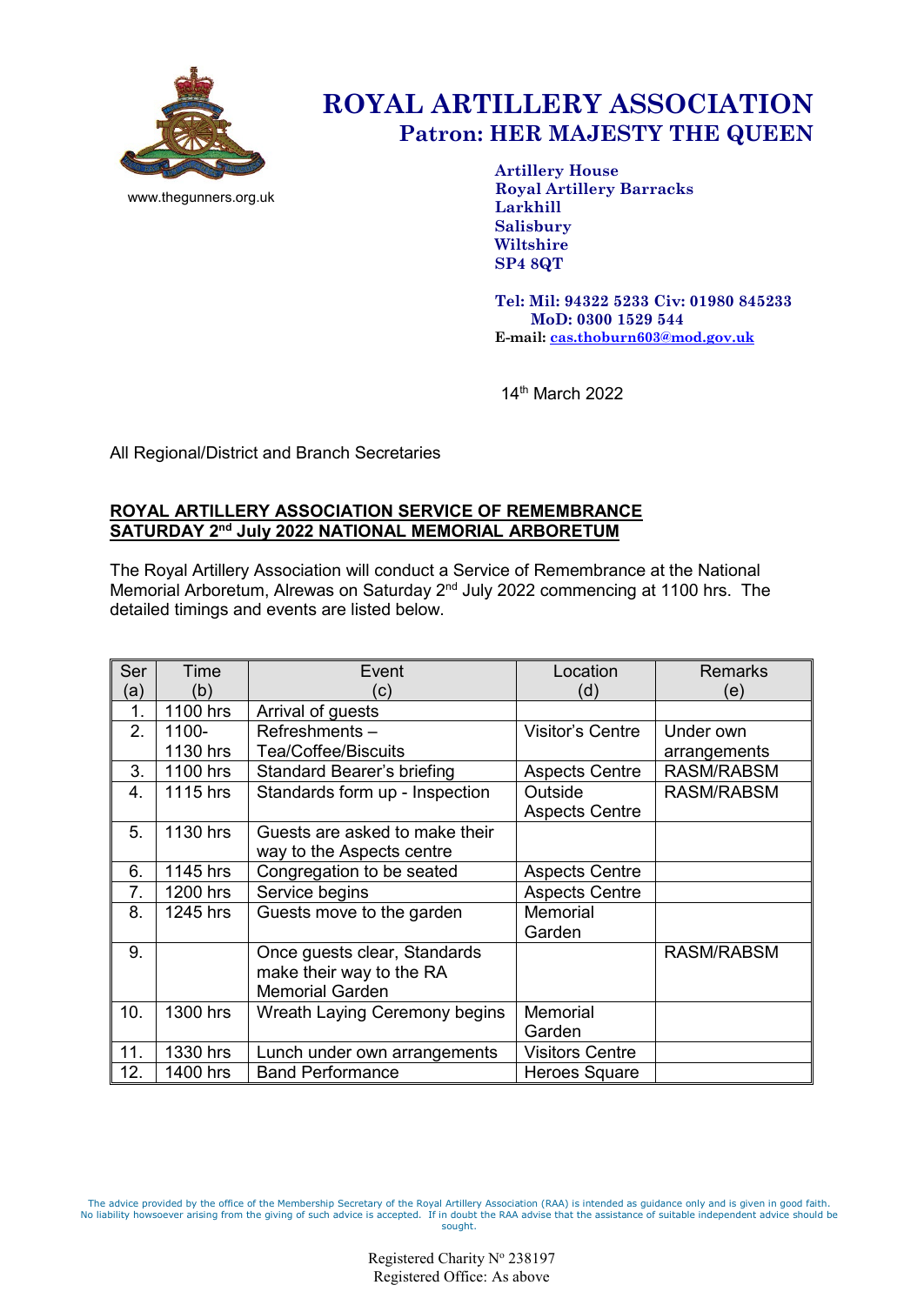**Wreath Laying**: Following the Service in the Aspects Centre there will be a short wreath laying service at the Royal Artillery Memorial Garden. Branches, serving units and individuals are very welcome to lay their own wreaths during this service.

**Dress**: For members of the Serving Regiment, No2 Dress with medals and leather.

For veterans and guests: RAA Blazer with RA Tie. Officially issued medals or suits and RA tie. Female equivalent.

#### **DIRECTIONS**

The Arboretum is situated in the centre of England on Croxall Road, Alrewas in Staffordshire. It is easy to reach from any part of the country and is close to all the Midlands motorways.

### **ACCESS BY CAR**

**M1 (southbound)** – exit at Junction 28 and take the A38 south bypassing Derby and Burton to the A513 Tamworth then local directions.

**M1 (northbound)** – exit onto M6 north then after Corley Services follow signs for M6 (Toll) & M42 then leave at next junction (Junction 9 M42 ) signposted A 446, then follow A446 Lichfield to A38 Lichfield, then A38 Derby to A513 Tamworth then local directions.

**M6 (southbound)** – exit Junction 15 follow A50 Derby then A38 Lichfield to A 513 Tamworth then local directions.

**M6 (northbound) South of Birmingham** – follow signs for M6 (Toll) & M42 then leave at next junction (Junction 9 M42 ) signposted A 446, then follow A446 Lichfield to A38 Lichfield, then A38 Derby to A513 Tamworth then local directions.

**M6 (northbound) & M6 North of Birmingham** – leave M6 at Junction 11, follow A5 then A38 Derby until A513 Tamworth then local directions.

**M54 (eastbound)** – leave at Junction 1 and take A460 Cannock passing over M6 continue towards continue then follow A5 (Tamworth), then A38 Derby until A513 Tamworth then local directions.

**Local directions:** from A38 at Alrewas follow Brown Signs to the National Memorial Arboretum following A513 towards Tamworth after about half a mile turn left at the roundabout following the road round to the Arboretum entrance.

#### **For sat nav the post code is DE13 7AR.**

## **PARKING**

Parking is available for cars, coaches, motorcycles and bicycles.

The advice provided by the office of the Membership Secretary of the Royal Artillery Association (RAA) is intended as guidance only and is given in good faith. No liability howsoever arising from the giving of such advice is accepted. If in doubt the RAA advise that the assistance of suitable independent advice should be sought.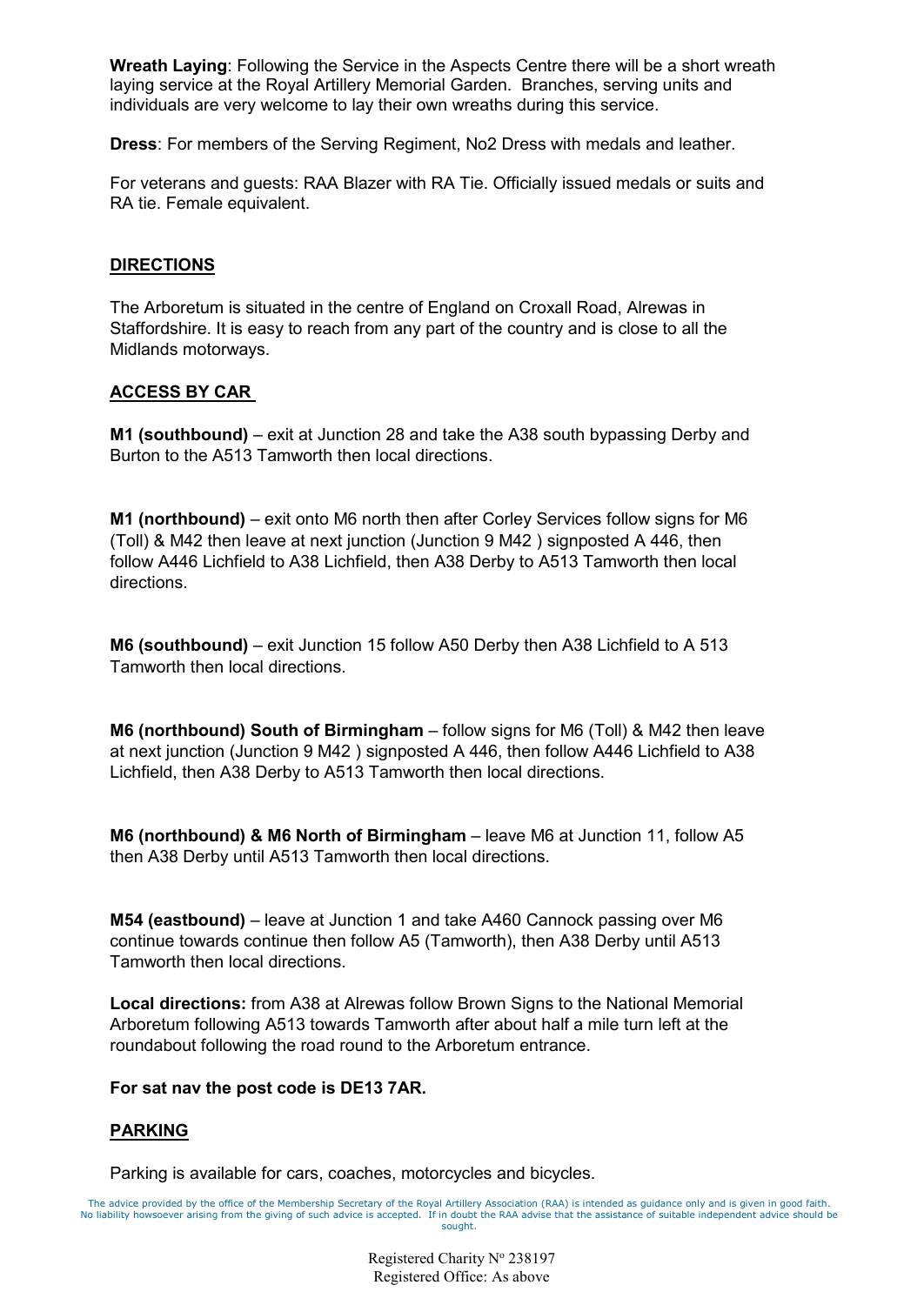Car parking is £3 per day (pay and display) with lower prices applying during winter months. There is no charge for blue badge holders, coaches or motorcycles.

Coach Operators should always book their arrival times with the NMA on 01283 792333 to avoid disappointment.

#### **ACCESS BY PUBLIC TRANSPORT**

**Trains:** Lichfield Trent Valley is the closest railway station (5-6 miles). Burton Railway Station is about 8 miles away.

**Buses:** Bus route 12 runs up to every 60 minutes daytime Monday to Saturday, from Burton Railway Station (ideal for customers making connections to and from the Cross Country Rail Network) to Lichfield via Burton on Trent, New Street, Branston, Barton under Needwood, Alrewas and the National Memorial Arboretum, with connections to Birmingham via Hill Hook, Sutton Coldfield and Erdington.

Bus route 7E between Burton on Trent and Lichfield via Branston, Barton, Yoxall, Alrewas and Fradley, calls at the Arboretum on Sundays.

Bus timetables can be found on the [Arriva Town Linx website.](http://www.arrivabus.co.uk/serviceInformation.aspx?id=2417)

**Taxis:** City Cars are offering a special pre-booked taxi rate of £8 each way (4 seat car) or £12 (8 people mini bus) for visitors to the Arboretum. Phone 01543 254999 for bookings.

**Accessibility:** there is level access to the Visitor Centre where disabled toilet facilities are available. There are also firm level paths giving good access to much of the site.

**Mobility:** for less mobile visitors, wheelchairs and electric scooters are available on loan from the visitor centre. To ensure availability they should be booked in advance. They respectfully ask that a suitable donation is made for use of a manual wheelchair and charge £5.00 for a motorised scooter.

There is a transport subsidy available to branches who travel by coach/minibus, and standard bearers who qualify. The current subsidy rate can be obtained from Artillery House. Those wishing to claim the subsidy should apply with their invoice to the Membership Office by **1st August 2022**.

The advice provided by the office of the Membership Secretary of the Royal Artillery Association (RAA) is intended as guidance only and is given in good faith. No liability howsoever arising from the giving of such advice is accepted. If in doubt the RAA advise that the assistance of suitable independent advice should be sought.